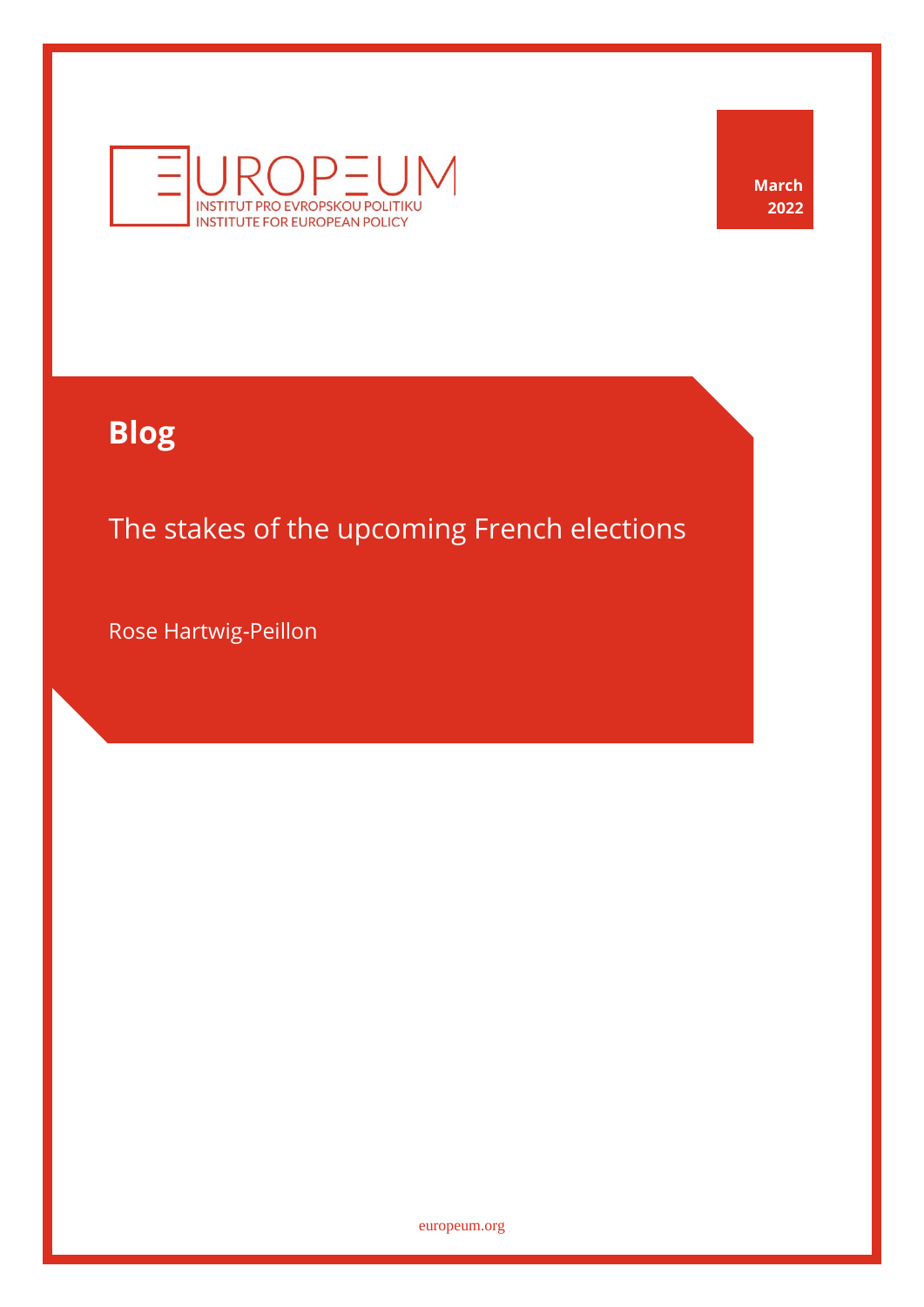|  |   | ÷ |
|--|---|---|
|  | ۰ |   |
|  |   |   |

Although the political debate in the French presidential elections hardly focuses on European issues, the elections are nevertheless taking place at the end of its presidency of the Council. Thus, it is an election with significant European stakes. The outcome of these elections could profoundly change the political direction of the end of the French presidency, from Macronian Europeanism to the fierce Euroscepticism stemming from Jean-Luc Mélenchon (France Unbowed) or Marine Le Pen (National Rally). For now, President Macron is still leading the race in the voting intentions<sup>1</sup>. Ever since the Russian invasion of Ukraine started, voting intentions for President Macron have kept him on top of the presidential race. The war in Ukraine could therefore be seen as a boon for President Macron's reelection.

Indeed, a few weeks before the French presidential elections are to take place, we still very much see a "rally round the flag" effects<sup>2</sup> in place (i.e. that in times of war, the public's support for their political leaders is greatly heightened). So far, President Macron's active handling of the war in Ukraine seems to have helped his campaign. So much so that some believe that the first round of the upcoming French elections will merely be about who deciding will lose to Mr. Macron in the second round of the election. There seems to me much less incertitude about the outcome of the election than in 2017. Therefore, is the election already won for President Macron? Is this election already played out?

#### **2022, a possible revival of 2002?**

At multiple occasions, President Macron has underlined to his presidential team that *no*, whilst his popularity rate is definitely an encouraging sign for his reelection, the victory certainly is not assured. In a promotional clip for his campaign, he notably declared to *En Marche* MP's that "We have seen many in the past who were big winners in the election before, but did not make it to the second round!" This is a direct reference to the defeat of the socialist candidate Lionel Jospin in the 2002 presidential election. In 2002, French left-leaning voters

<sup>1</sup> POLITICO. (2022, March 27). *Politico poll of polls*. POLITICO. Retrieved March 28, 2022, from https://www.politico.eu/europe-poll-of-polls/france/.

<sup>2</sup> Mueller, J. E. (1970). Presidential popularity from Truman to Johnson. *American Political Science Review*, *64*(1), 18–34.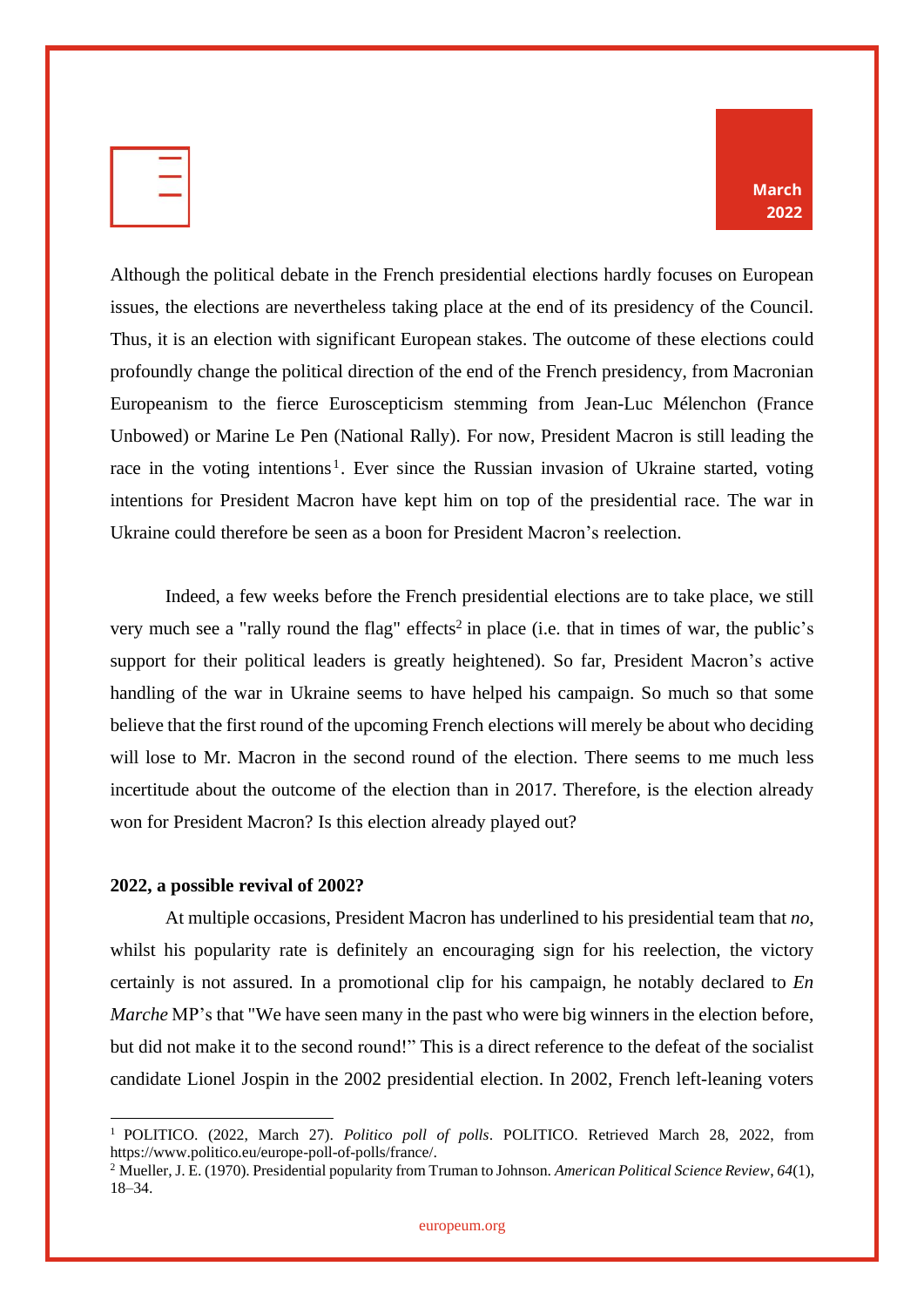| u.<br>____ |
|------------|
|            |
|            |

**March 2022**

expected Lionel Jospin (Socialist Party), a favorite of the election, to go through to the second round. They therefore preferred to vote for a heartland candidate in the first round, and planned to report their vote for him in the second<sup>3</sup>. However, this reasoning resulted in an atomisation of the French left, and Lionel Jospin not reaching the second round. As the election's favorite, just as Jospin was at his time, President Macron seems to be fearing to be pushed aside by this "Jospin effect" — i.e. having electors vote for smaller candidates for the first round and, as a consequence, being unable to reach the second round of the election.

One can draw yet another parallel with past presidential elections: if, as in 2002 and 2017, the extreme right reaches the second round of the election, will the rest of the political class will call to block extreme-rights parties? In 2002, when the National Front, then chaired by Jean-Marie Le Pen, father to Marine Le Pen, accessed the second round of the presidential elections, all the political parties, from the left to the right, called their supporters to cast a vote for Jacques Chirac (Union for a Popular Movement). In French politics, we call it a « barrage vote », meaning that all parties unite to block the advancement of extremist ideas and their representatives. However, it seems that election after election, this "barrage" holds less and less steady. In 2017 already, the elected representatives of the left and the right do not unite against the National Front in view of the second round of the presidential election. The inclination towards national unity against the National Front and other extremist parties seems to be breaking down.

As it stands, it seems rather likely that E. Macron will face M. Le Pen at the second round; this situation will beg the question of the vote carryovers. It seems rather likely that a part of the French left would rather call to vote blank rather than for two candidates considered to be rightward-leaning. Hence, if Mr. Macron is to proceed to the second round of the election, will the vote carryovers towards his candidacy will be sufficient to defeat M. Le Pen? The progressive rightward shift of the country, well-illustrated by the rise of the National Front and

<sup>&</sup>lt;sup>3</sup> On this topic, see the work of Patrick Cohen.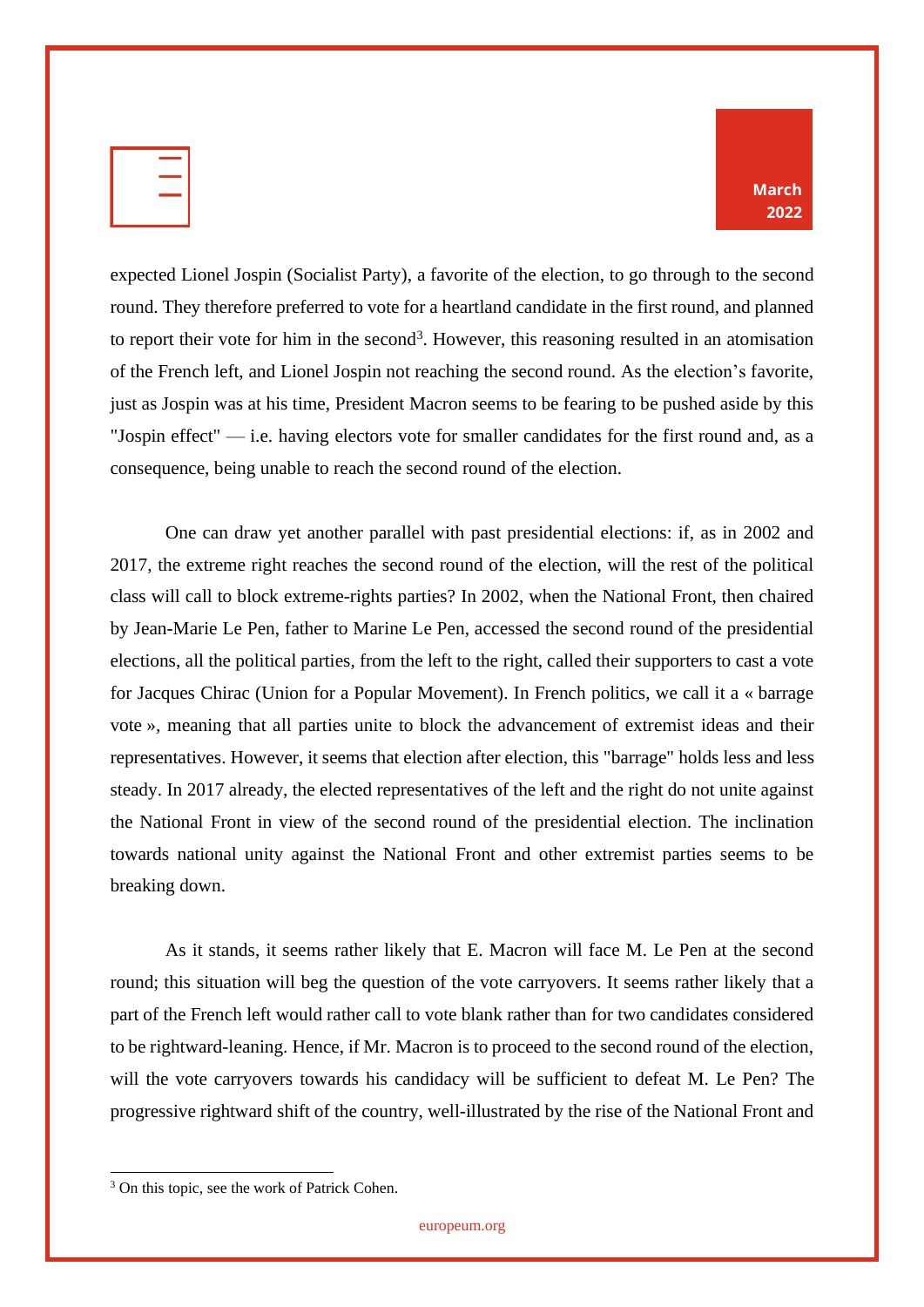|  | =         |
|--|-----------|
|  | s.<br>___ |
|  | z,        |
|  |           |



the rather high popularity of E. Zemmour (Reconquest), could make it that second round carryovers would rather be directed towards M. Le Pen.

#### **Abstention on the rise**

The outcome of this election is far from being decided. It is specifically true considering the expected skyrocketing abstention rate. The last elections have been subject to very high abstention rates: 58% for the municipal elections of 2020 and 65% for the regional elections of 2021. Even though the presidential elections are considered of a higher stake, and are therefore more likely to lead voters to cast a ballot, there is a general trend towards abstentionism that cannot be dismissed.

Furthermore, it would appear that the presidential campaign is not really imposing itself in people's lives as it did in 2017. Assummarised by *France Info*, "With the Covid-19 pandemic and the war in Ukraine, the presidential campaign is struggling to impose itself in the daily lives of the French."<sup>4</sup> Moreover, as mentioned before, since it may seem as if the election is already played out, there is a risk a part of the French voters will lose even more interest in the election and will not make it to the polls. Then again, who would benefit and who would be harmed by abstentionism? When looking at general trends in abstentionism in France, it would appear the younger voters are the ones the most reluctant to go to the polls. Since this part of the electorate is more left-leaning, one may expect that leftist candidates would suffer from it the most. The biggest part of the centre-right party The Republicans are mostly older voters, which are less prone to abstentionism. Moreover, it would probably not affect the Zemmour vote as its supporters are highly politicized.

<sup>4</sup> Comte, A. (2022, March 22). Présidentielle 2022 : face au risque d'une abstention record, l'impuissance de la classe politique est-elle irréversible ? *France Info*. Retrieved from https://www.francetvinfo.fr/elections/presidentielle/presidentielle-2022-face-au-risque-d-une-abstention-recordl-impuissance-de-la-classe-politique-est-elle-irreversible\_5015471.html.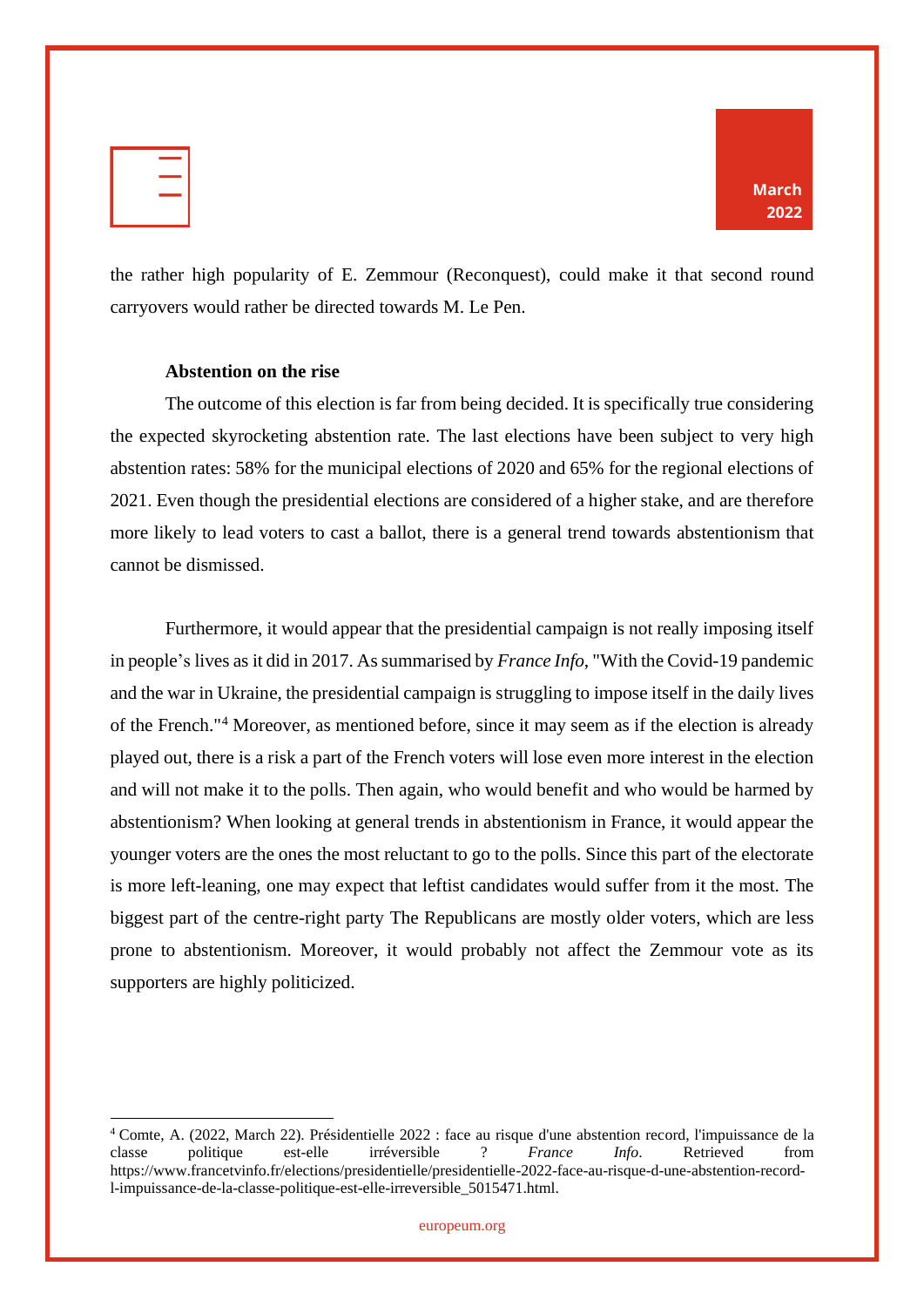| ____     |
|----------|
| v.<br>S. |

#### **The lack of a proper national debate**

The lack of interest in the campaign, one of the roots of abstentionism, could also be explained by the lack of a proper political debate: President Macron has consistently refused participating in a debate with all the candidates, as well as being quite frugal regarding his campaign spending. In a remarkably Gaullist way, he claims to be "above the fray", first among equals, refusing to "stoop" to a debate. This situation sharply contrasts with the 2017 campaign, where all the candidates competed in a televised debate, watched by more than ten million viewers (which equals to more than a fifth of the electorate).

Given the fact that the President is refusing to take part in the political debate with his competitors, the president of the French senate Gérard Larscher therefore questions the potential lack of "legitimacy" of Emmanuel Macron in case of his re-election. Indeed, E. Macron's proposals for his reelection are truly controversial, and they are not directly subjected to a proper discussion. If implementing them without a large-enough support from the population, he risks facing yet another social uproar. Therefore, not having a proper debate on those ideas could harm him further down his term.

For example, it could be the case of the proposed reform of the "earned income supplement" (le revenu de solidarité active), which is an allowance given to any French person who is unemployed and does not receive any unemployment benefit. Mr. Macron is advancing that this allowance should be subjected to the condition of working twenty hours per week. However, given the low sum of money given through this program, Macron's proposal would imply that the beneficiaries would have to work for less than the minimum wage. Given that this program is one of the most substantial safety nets of the French welfare system, and that about two million households benefit from it each year<sup>5</sup>, revising the earned income supplement is extremely controversial. Macron's announcement created quite an uproar on French social

<sup>5</sup> Numbers extracted from a July 2021 report from the Directorate of Research, Studies, Evaluation and Statistics, which you may find at the following link: ttps://drees.solidarites-sante.gouv.fr/communique-de-presse/en-juilletle-nombre-dallocataires-du-rsa-remonte-legerement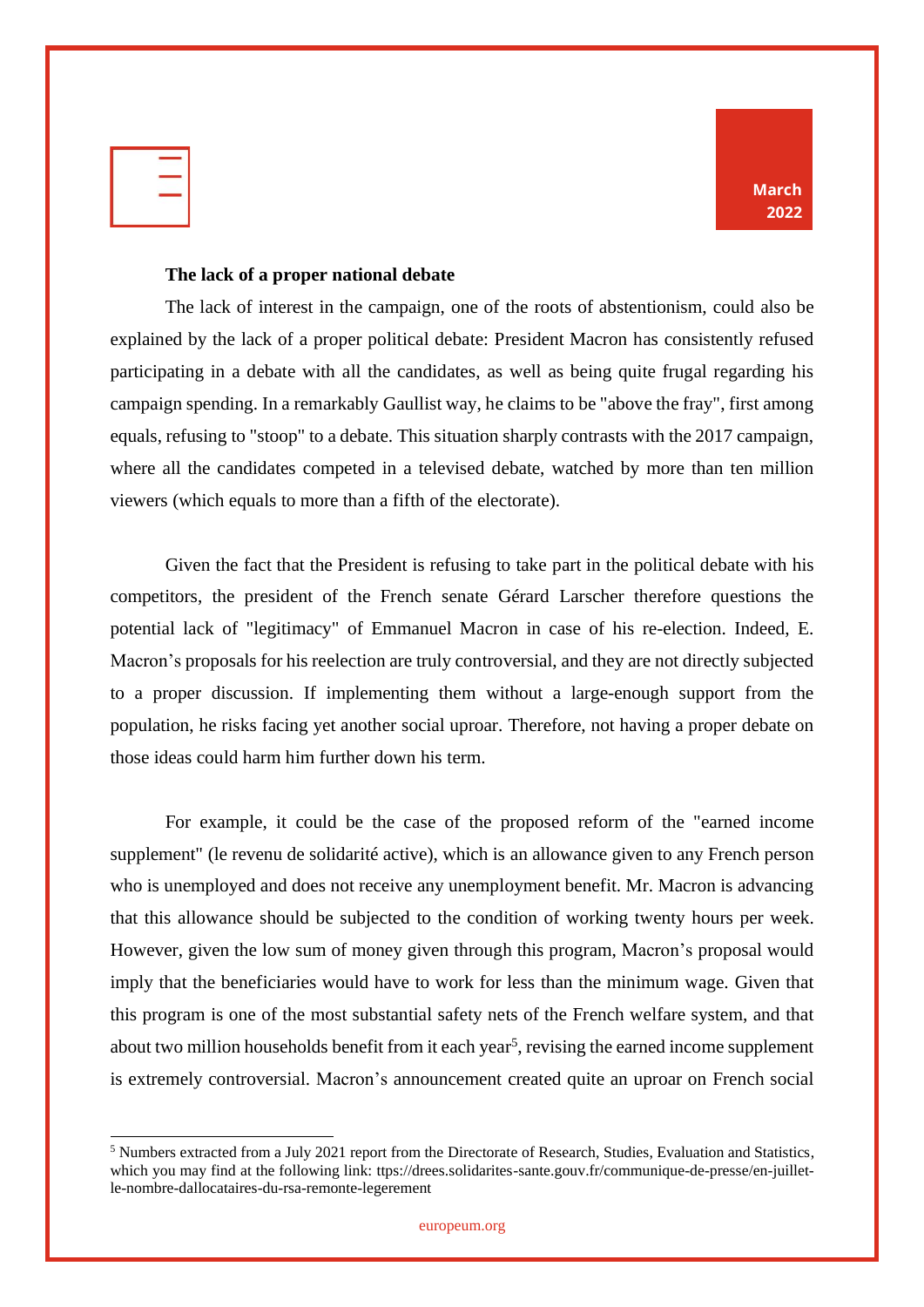| $\overline{\phantom{a}}$<br>X.<br>_ |  | = |  |
|-------------------------------------|--|---|--|
|                                     |  |   |  |
|                                     |  |   |  |



media, and he could face further outcry if he were to carry out this reform. One can express concerns over his late involvement in the campaign, which has prevented from having a formal discussion on this major change in the French social contract.

To conclude, this election is far from being won for President Macron. The spectre of abstention, due to a loss of interest in the election, for which Macron is partly responsible, may prejudice him on the 10th of April. Moreover, as the "rally round the flag" effect is often very short-lived, the president's popularity spike could fade in the final stretch of the election. The rise of public support for both Mélenchon and Le Pen may be an illustration of it. Therefore, both Mélenchon and Le Pen must be considered as serious adversaries to Macron.